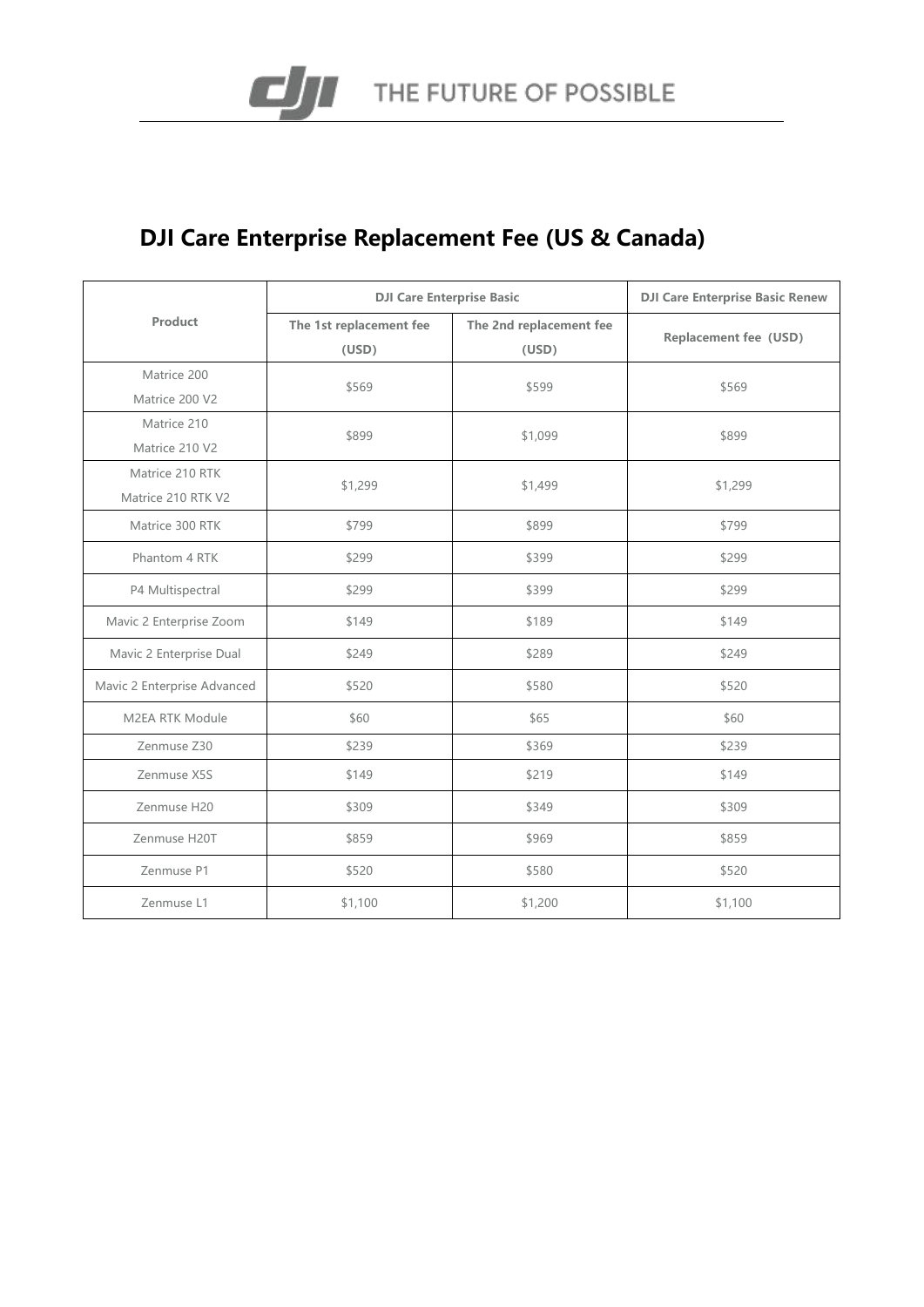## **DJI Care Enterprise Replacement Fee (Australia region)**

|                                       | <b>DJI Care Enterprise Basic</b> |                                  | <b>DJI Care Enterprise Basic Renew</b> |
|---------------------------------------|----------------------------------|----------------------------------|----------------------------------------|
| Product                               | The 1st replacement fee<br>(AUD) | The 2nd replacement fee<br>(AUD) | <b>Replacement fee (AUD)</b>           |
| Matrice 200<br>Matrice 200 V2         | <b>AUD 889</b>                   | <b>AUD 929</b>                   | <b>AUD 889</b>                         |
| Matrice 210<br>Matrice 210 V2         | AUD 1,199                        | AUD 1,399                        | AUD 1,199                              |
| Matrice 210 RTK<br>Matrice 210 RTK V2 | AUD 1,409                        | AUD 1,499                        | AUD 1,409                              |
| Matrice 300 RTK                       | AUD 1,199                        | AUD 1,359                        | AUD 1,199                              |
| Phantom 4 RTK                         | <b>AUD 499</b>                   | <b>AUD 639</b>                   | <b>AUD 499</b>                         |
| P4 Multispectral                      | <b>AUD 519</b>                   | <b>AUD 659</b>                   | <b>AUD 519</b>                         |
| Mavic 2 Enterprise Zoom               | <b>AUD 329</b>                   | <b>AUD 409</b>                   | <b>AUD 329</b>                         |
| Mavic 2 Enterprise Dual               | <b>AUD 439</b>                   | <b>AUD 479</b>                   | <b>AUD 439</b>                         |
| Mavic 2 Enterprise Advanced           | <b>AUD 710</b>                   | <b>AUD 800</b>                   | <b>AUD 710</b>                         |
| M2EA RTK Module                       | AUD 70                           | <b>AUD 80</b>                    | AUD 70                                 |
| Zenmuse H20                           | <b>AUD 479</b>                   | <b>AUD 539</b>                   | <b>AUD 479</b>                         |
| Zenmuse H20T                          | AUD 1,259                        | AUD 1,429                        | AUD 1,259                              |
| Zenmuse P1                            | <b>AUD 800</b>                   | <b>AUD 900</b>                   | <b>AUD 800</b>                         |
| Zenmuse L1                            | AUD 1,750                        | AUD 1,940                        | AUD 1,750                              |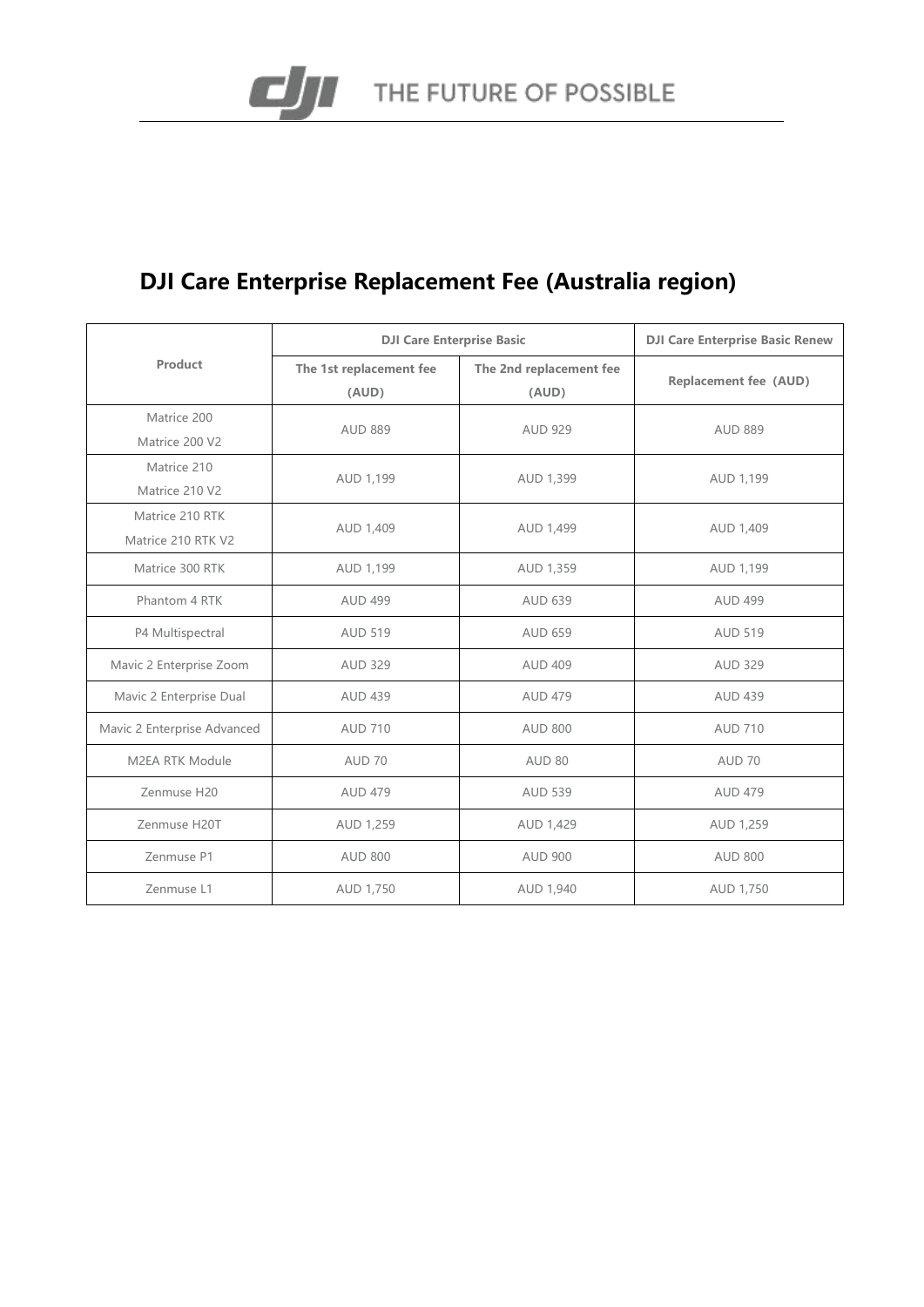# **DJI Care Enterprise Replacement Fee (EU Region)**

|                                       | <b>DJI Care Enterprise Basic</b> |                                  | <b>DJI Care Enterprise Basic Renew</b> |
|---------------------------------------|----------------------------------|----------------------------------|----------------------------------------|
| Product                               | The 1st replacement fee<br>(EUR) | The 2nd replacement fee<br>(EUR) | Replacement fee (EUR)                  |
| Matrice 200<br>Matrice 200 V2         | € 639                            | € 699                            | € 639                                  |
| Matrice 210<br>Matrice 210 V2         | € 809                            | € 899                            | € 809                                  |
| Matrice 210 RTK<br>Matrice 210 RTK V2 | € 929                            | € 999                            | € 929                                  |
| Matrice 300 RTK                       | € 699                            | € 799                            | € 699                                  |
| Phantom 4 RTK                         | € 299                            | € 399                            | € 299                                  |
| P4 Multispectral                      | € 319                            | € 419                            | € 319                                  |
| Mavic 2 Enterprise Zoom               | € 159                            | € 209                            | € 159                                  |
| Mavic 2 Enterprise Dual               | € 269                            | € 309                            | € 269                                  |
| Mavic 2 Enterprise Advanced           | € 430                            | € 480                            | € 430                                  |
| M2EA RTK Module                       | $\epsilon$ 40                    | € 45                             | $\epsilon$ 40                          |
| Zenmuse H20                           | € 269                            | € 309                            | € 269                                  |
| Zenmuse H20T                          | € 719                            | € 819                            | € 719                                  |
| Zenmuse P1                            | € 430                            | € 480                            | € 430                                  |
| Zenmuse L1                            | € 870                            | € 970                            | € 870                                  |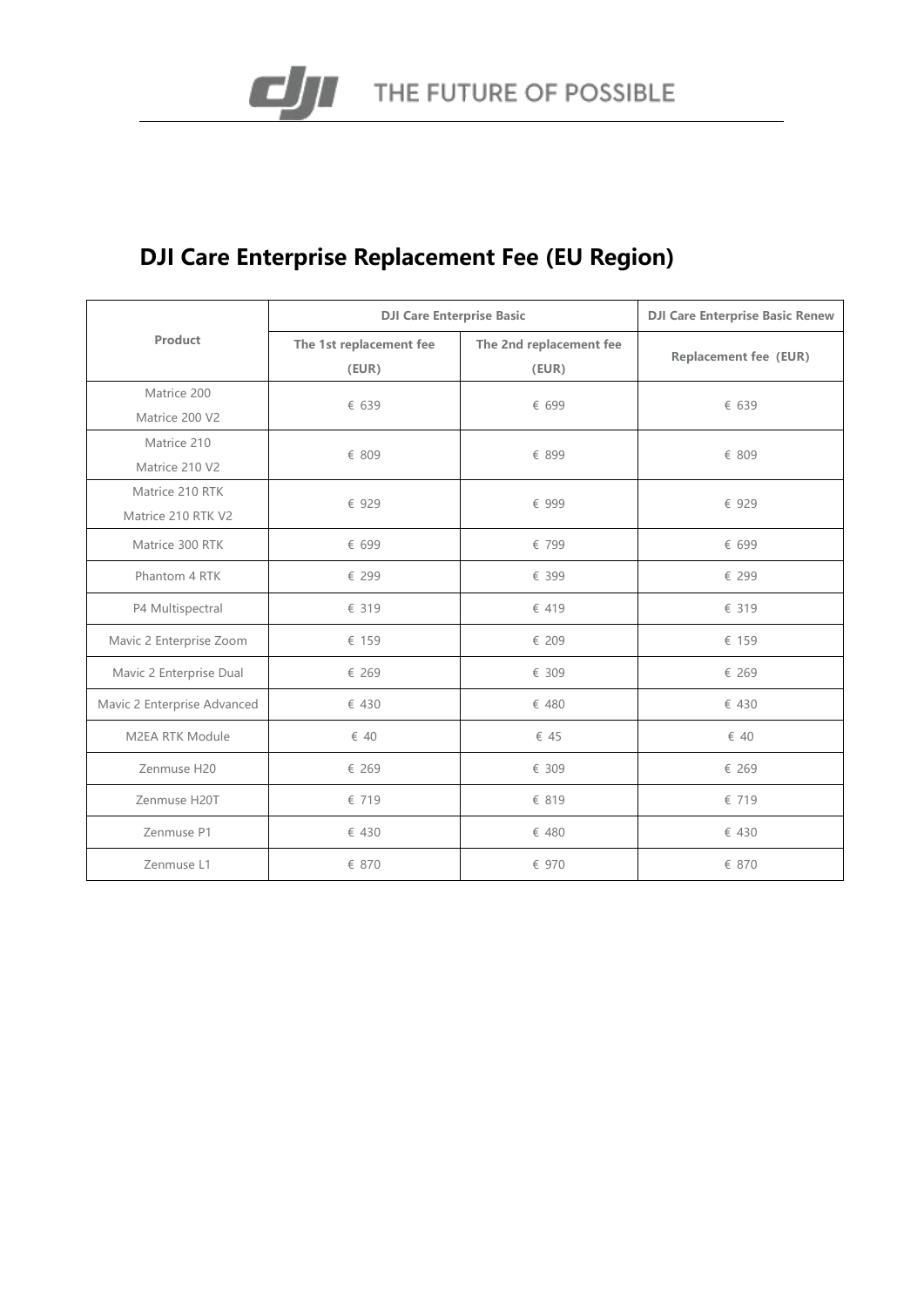# **DJI Care Enterprise Replacement Fee (UK region)**

|                                       | <b>DJI Care Enterprise Basic</b> |                                  | <b>DJI Care Enterprise Basic Renew</b> |
|---------------------------------------|----------------------------------|----------------------------------|----------------------------------------|
| Product                               | The 1st replacement fee<br>(GBP) | The 2nd replacement fee<br>(GBP) | Replacement fee (GBP)                  |
| Matrice 200<br>Matrice 200 V2         | £579                             | £599                             | £579                                   |
| Matrice 210<br>Matrice 210 V2         | £739                             | £799                             | £739                                   |
| Matrice 210 RTK<br>Matrice 210 RTK V2 | £819                             | £899                             | £819                                   |
| Matrice 300 RTK                       | £659                             | £739                             | £659                                   |
| Phantom 4 RTK                         | £304                             | £380                             | £304                                   |
| P4 Multispectral                      | £339                             | £419                             | £339                                   |
| Mavic 2 Enterprise Zoom               | £129                             | £199                             | £129                                   |
| Mavic 2 Enterprise Dual               | £249                             | £299                             | £249                                   |
| Mavic 2 Enterprise Advanced           | £390                             | £450                             | £390                                   |
| M2EA RTK Module                       | £38                              | £45                              | £38                                    |
| Zenmuse H20                           | £259                             | £299                             | £259                                   |
| Zenmuse H20T                          | £689                             | £789                             | £689                                   |
| Zenmuse P1                            | £400                             | £460                             | £400                                   |
| Zenmuse L1                            | £810                             | £930                             | £810                                   |